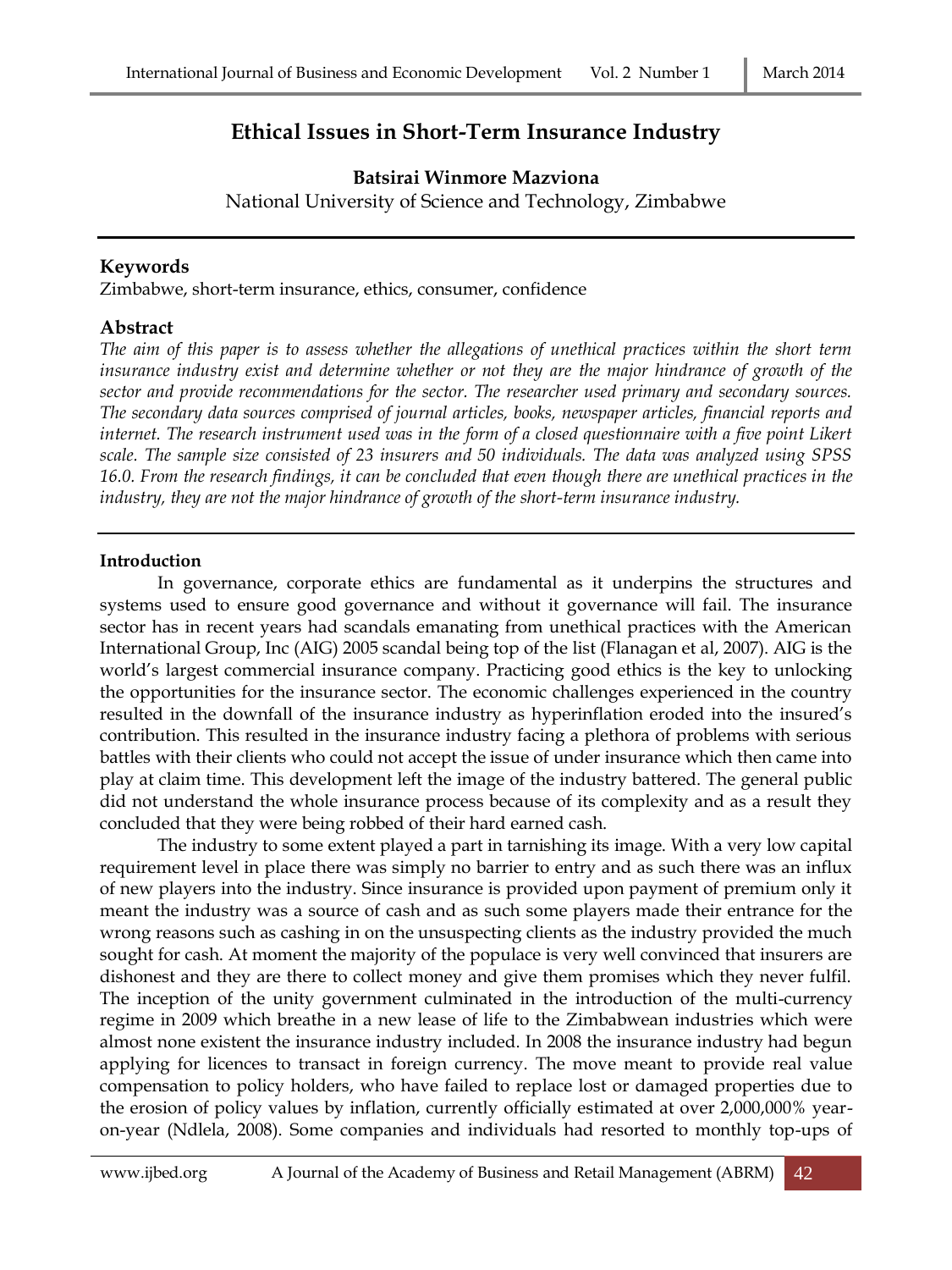their policies on high value properties like motor vehicles and office equipment and machinery, but the pace of price increases in recent months had made it impossible to catch up with rising inflation, even with those top-ups (Ndlela, 2008). In as much as the multi-currency system brought its advantages it also brought in some of its associated problems like the liquidity crunch which is currently being felt across all sectors of the economy. Currently the economy is faced with serious shortages of cash which impacts negatively on the insurance which is mainly dependent on cash availability for transactions. The introduction of the multi-currency system led to more disaster in both the short-term and long-term insurance sector where the clients were informed that their policies which were issued in Zimbabwean dollars were no longer enforceable and as such they were required to make new contributions in currencies which were now in use. It further strained relations between the insurers and the insured who could not come to terms with being told from nowhere that they didn't have cover anymore yet they had paid for cover.

Following introduction of the multi-currency regime and the confusion that was to follow, the Insurance and Pensions Commission (IPEC) which is the insurance regulatory board, came down hard on the players who failed to comply with the minimum capital requirements. This culminated in the closure of a number of short term insurance companies, life assurances, and reinsurers who failed to raise the amount at due date. The move was an effort to bring sanity to the insurance industry and resultantly regain consumer confidence. The minimum capital was pegged at \$300,000.00 for short-term insurance as of February 2009 (IPEC, 2009). To date there are only about 23 operational short term insurers, 20 insurance brokers and 9 reinsurance companies (IPEC, 2012). According to Independent (2012), the number of short term direct insurers recently reduced from 26 following voluntary surrender of operating licence by Suremed Insurance Company and IPEC's directive for Jupiter Insurance Company to stop writing new business.

IPEC (2012) also reports that short term insurance market has of late experienced some bit of growth as the premium written previously released by the responsible authority (IPEC). Short-term insurers reported a 30,27% increase to US\$109,54 million in Gross Premium Written (GPW) in the six months to June, on the back of growth in motor and engineering insurance, according to the Insurance and Pensions Commission report for the second quarter. According to Independent (2012) gross premium written was US\$84,09 million in the same period in 2011. The IPEC report attributes the significantly higher gross premium written this year to gains of 43.25% and 144.21% respectively in motor and engineering insurance. This is all despite the fact that there is serious rates undercutting which is occurring in the industry as a result of serious competition amongst the players who are fighting for a very small cake. Various stakeholders have made calls for the industry to practice high ethical standards so as to regain the much needed consumer confidence. Given the liquidity constraints and stiff competition on the market, there is urgent need to come up with diversified products as well as realistic premiums and desist from premium undercutting. This would boost the industry from the current approximation of 3% market penetration and achieve the 6% level it once reached during its peak period in 2007 (Hakutangwi, 2012).

The economic meltdown experienced in recent years saw a significant shift in the in the insurance industry. The general populace developed a strong mentality that insurers are crooks and they felt short changed as a result of the situations where insured would realise that they was underinsurance at claim time owing to the hyperinflationary condition which eroded the value they were insured for. The general public has lost confidence in the insurance industry and no longer see the importance of buying insurance cover instead they have become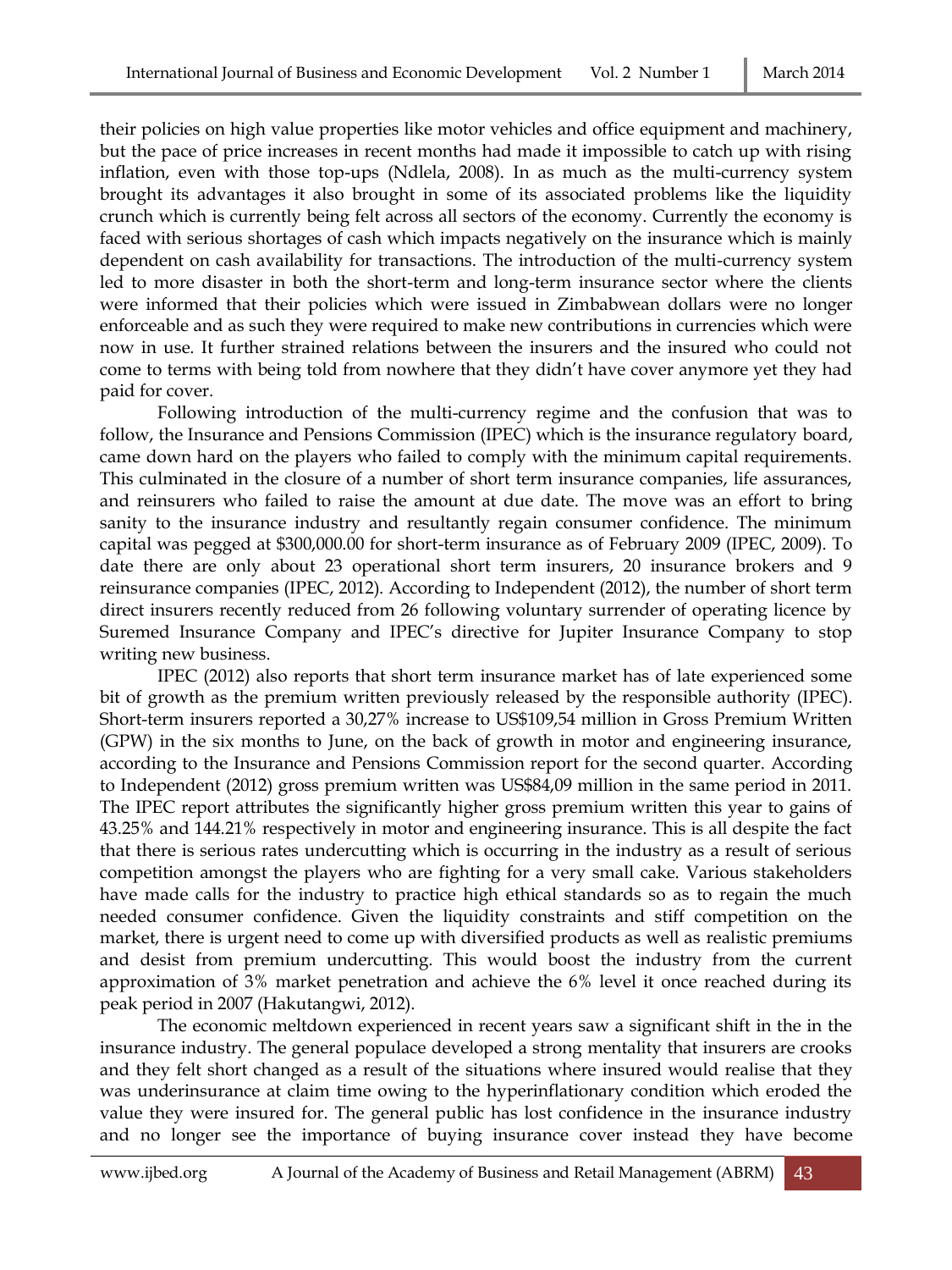comfortable living with their risk rather than transferring it to the insurers. In this ever changing business environment, there is need for growth of the insurance industry through restoration of consumer confidence and creation of a stable insurance sector which the economy can rely on. The research therefore seeks to find ways of upholding good ethical standards as a way of restoring consumer confidence and hence facilitate growth and stability of the industry.

# **Literature review**

#### **Ethics**

Pappas (2008) defined ethics as a system of moral standards or values. Ethical versus unethical behavior can be adjusted by the extent to which stress is given to the values of right versus wrong, good versus evil, fair versus unfair, or just versus unjust (Lin, 2012). Ethical behavior is the conformance to social norms, such as fair play, honesty, and full disclosure. Ethical behavior abides by the spirit of the law (Lin, 2012). Ethical behavior enhances consumer confidence in the products on offer and the company offering them. Positive ethical sales behavior may diminish transaction cost and raise the confidence benefits, and help to form a sustained customer-firm relationship. Therefore, the role of customer-perceived confidence benefits on customer-firm relationship should be examined. But most previous studies on confidence benefits have focused mainly on the outcome of confidence benefits (Hennig- Thurau et al, 2002, Yen and Gwinner, 2003), and little empirical evidence for the antecedents of confidence benefits has been found (Lin, 2012). For the insurance industry once clients do not see the benefit accrued from the product they simply decide to retain the risks themselves and as such the industry shrinks. Ethics are laid down in a code of ethics. A code of ethics is a document that articulates the values, norms, beliefs and principles of a particular organization which members are expected to adhere to. Its primary purpose is to define the culture of an organization and also set standards for acceptable behavior. A code of ethics should incorporate the interests of different parties including employees, customers, stockholders, creditors, suppliers and the general public.

#### **Ethics and Insurance**

The accent for a good business should be on ethics. For insurance companies, ethics are an essential element in generating relations and maintaining them, on the long run, with clients, associated insurance companies or with all the various stakeholders. The insurance industry over the decades has responded to unique and challenging situations, offering creative products, fit for the demand. According to Gavriletea (2008) from the clients' point of view, ethics refers to punctuality during the meeting (time is extremely valuable and limited for all risk managers), presentation in front of the client, the first impression, behavior and posture can be factors in the future decision making process, a clear and concise presentation of the offer to the client, saving as much time as possible (if the client travels to the insurance company's headquarter), the insurer's prompt action in the case of an insured event, and the way it is solve and a permanent contact with the clients, regarding payments and contract evolution. The majority of clients does not follow the payment dates, and appreciate being informed about them. Gavriletea (2008) points are in line with the characteristics of a service and insurance itself is a service. A service is something which can be bought but one cannot see it, neither can it be dropped at one's feet.

#### **The growth of the insurance industry**

The growth of the industry at the moment is minimal and a lot needs to be done to improve the penetration ratio. The phrase penetration ratio has various uses by different users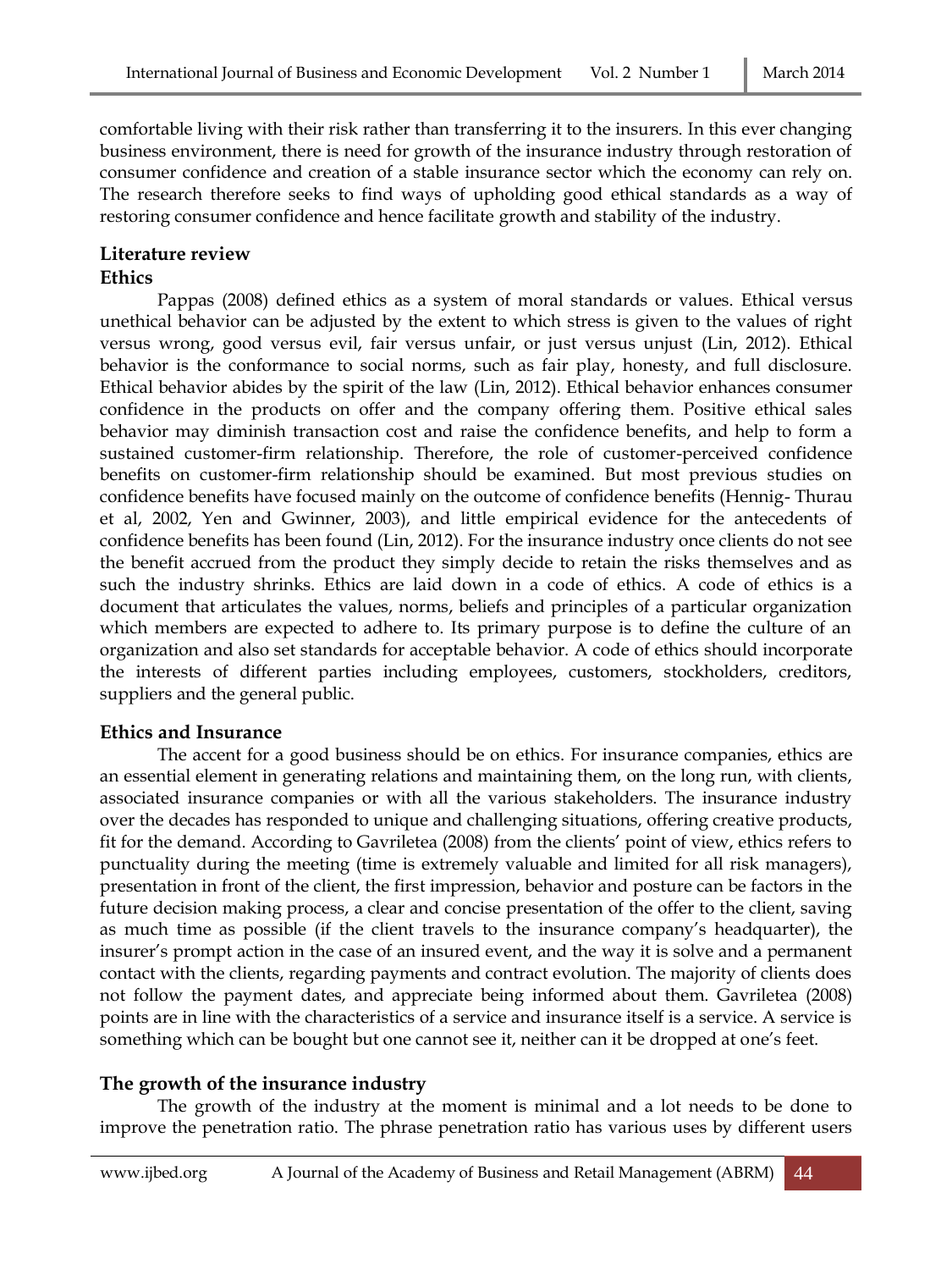from marketers, mobile phone services providers, engineers and many more. The insurance penetration ratio is a reflection of the gross premium as a percentage of the GDP. Similarly, insurance density measures the gross premium per capita. The higher the ratios the more contribution the insurance industry makes to the GDP and overall economic performance, (Chikundura, 2010)

In Zimbabwe the penetration ratio is assumed to be slightly above 3%. Current industry statistical data is not readily available (Chikundura, 2010). At its best in 2007, the penetration ratio hovered around 6%. Factors that led to a drop in the ratio include the increased underinsurance, policy lapses, insurance cover reductions and policy cancellations in the backdrop of a hyperinflationary environment as well as a decline in Foreign Direct Investment. Other factors include reversal of private capital flows, reduction of revenues from tourism and reduced access to credit and trade financing.

The ratio can be compared with previous ratios by the same industry to check movement in the insurance sector's contribution to the overall economy or to establish insurance industry trends. The ratio can be used by investors in combination and/or in addition to other assessment criteria to check the viability of the insurance industry of a specific country intended for their capital destination. That means it permits investors to compare different countries as potential destinations for their investments. Policy makers can also use the ratio to compare with global, regional and industry trends to influence policy. Where the ratio is relatively high, insurance will cease to be recognised only as an instrument of risk coverage but also as a means through which domestic savings can be harnessed. Besides providing risk transfer services to individuals and corporations, insurance facilitates trade and commerce, mobilises savings for investment and ensures efficient allocation of capital. Insurance companies and pension funds play a pivotal role in the mobilisation of domestic savings and capital formation. Households and firms with excess funds will invest through insurance funds products and in turn the funds are channelled towards deficit units in the productive sector.

It is worth mentioning that insurance companies and pension funds were major players on the Zimbawes Stock Exchange in the last decade. Their investments were in excess of 70% of funds invested through the stock exchange. Short term insurers are also popular with their role in the money market where they finance Government short term borrowings as well as providing short term bank deposits. Long term government securities also find a market in insurance companies. In summary both the private sector and government (central and local) borrow from insurance and pensions industry. Besides, the sector is also a relatively major employer. The sector therefore gives impetus to economic growth. Policy makers should therefore target policies that influence the growth of the penetration ratio and consequently the insurance industry.

#### **Factors influencing low insurance penetration ratio in Africa**

Despite various strategies put in place by governments in Africa and an earlier assertion that South Africa, recorded the highest insurance penetration ratio in the world as at 2006, it is an irony that we will continue to mourn the continent's relatively low insurance penetration ratio compared to other continents in the world. The causes are not exhaustive but the low ratio can be attributable to some of the following possible causes;

#### **Lack of trust and market confidence**

Consumer resistance comes from lack of trust and confidence in the market. It further emanates from lack of public confidence on how insurance mechanism operates. The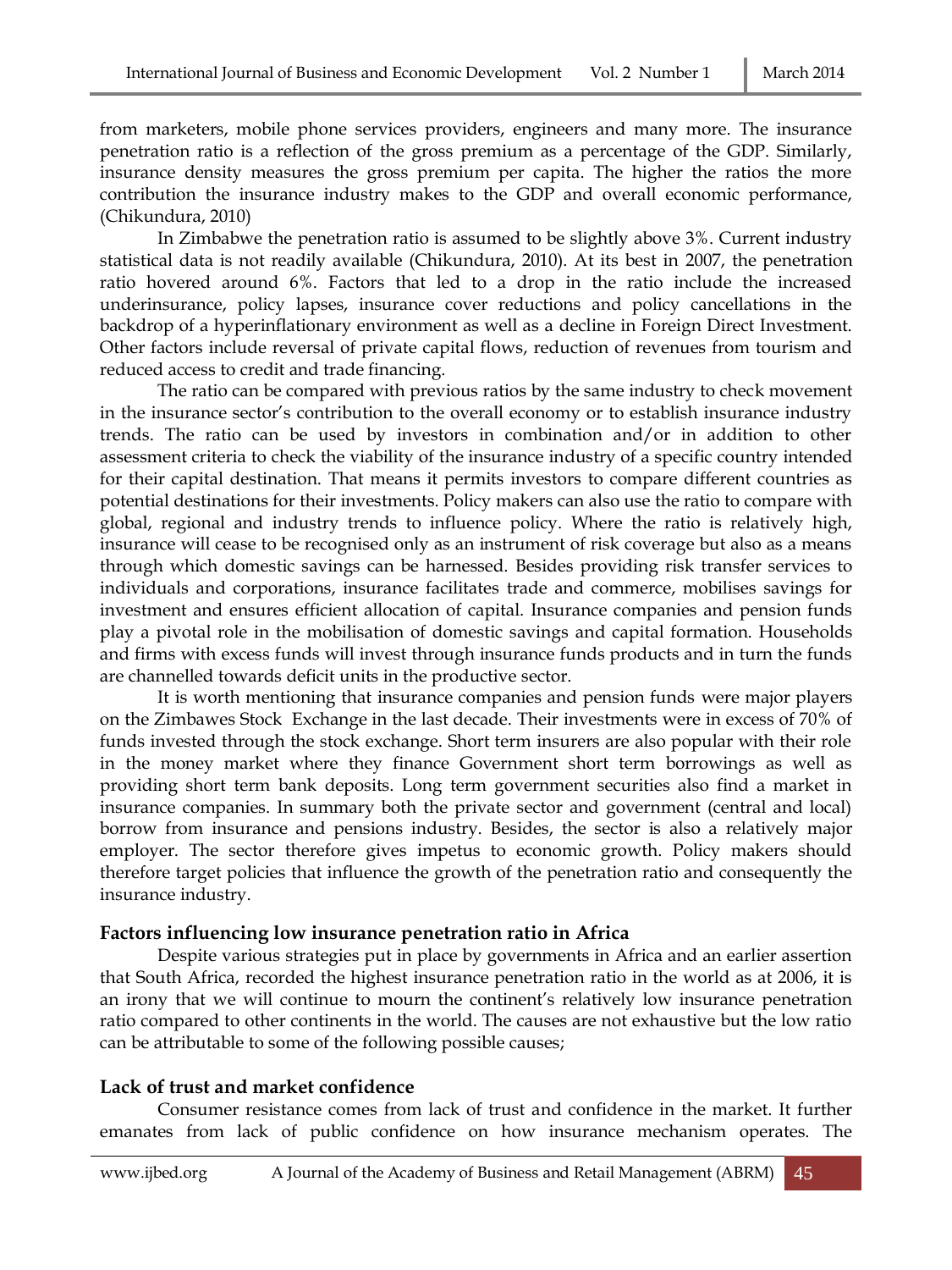incorporation of corporate governance issues, high ethical standards by insurance practitioners (a disciplined and orderly market), a robust regulatory environment that creates an enabling environment, efficient use of IT systems, learning organizations, quality service delivery and adequate capitalisation levels are the building blocks to a transparent, efficient and safe insurance market environment. Insurance companies should not be used as conduits for white collar financial crimes.

### **Weak industrial performance**

Most formal products for insurance companies are designed to accommodate industry and employers' and employees' needs. Insurance comes as a service wherever there is an economic activity. The low production capacity in the Zimbabwean economy contributes to the low insurance penetration ratio. There is a direct relationship between economic activities and the demand for insurance products. Policies that stimulate economic growth will automatically spur growth of the insurance penetration rate.

Apart from the two afore mentioned factors which are more to do with the issues of ethics other issues where put forward. These include:

### **Lack of awareness and marketing**

Low level of awareness has been advanced against the low penetration ratio. It was observed that despite the high penetration ratio and density, the majority of South Africans are currently without any insurance cover whatsoever. Just like GDP and per capita income do not show the distribution of wealth, the penetration ratio does not show the spread of the consumption of insurance products. One writer contends that education and marketing are viewed as the tools to overcome the uneven spread of insurance consumption. Indeed, in Zimbabwe and most African countries, it is the short-term sector, in particular motor insurance, that is very popularity although its asset base is lower than that of life companies. Poverty and structural problems- have been identified as factors for this trend**.** In Zimbabwe it is estimated that more than 80% of the economic labour force is operating in the informal sector with only less than 20% in the formal sector. This means the majority have no regular income which permits them to have access to regular financial products. A significant contribution of national income comes from the informal sector. This can be said of most African countries. However there are no suitable products to service this sector implying that a huge chunk of the population is not serviced as far as financial products are concerned.

### **Addressing business ethics**

Goosen and Vuuren (2005) states that to address business ethics on the strategic level only, and only in the boardroom, is not sufficient. A business consists of various sub-systems. To implement ethics on one sub-system while ignoring others, will limit the impact of the institutionalisation in the organisation and create tension at the interface between the systems. This means that addressing issues that concern ethics takes an inclusive approach where strategic plans are made to incorporate all business units. The board has the responsibility to decide on an appropriate strategy to manage the ethical performance of the organisation. The chosen strategy will be largely determined by whether the organisation wants to merely protect itself from ethical failure, or wants to benefit from good ethical performance (Jeurissen, 2004).

### **Research methodology**

The researcher targeted the direct insurers as they fall at the centre of the allegations. Questionnaires were sent to all the 23 operating short-term insurance companies Investigation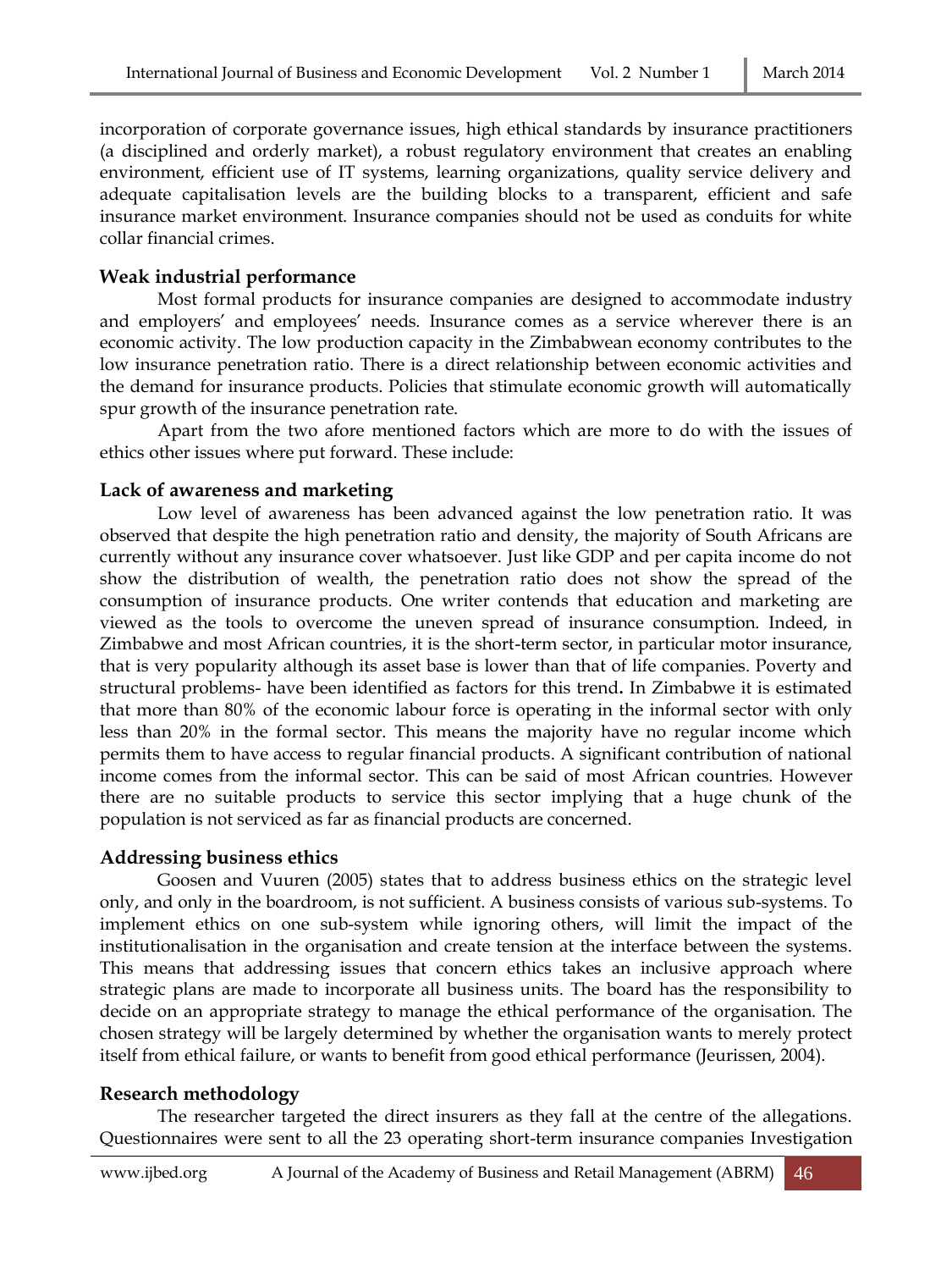also targeted a number of individuals some of whom are insured and some are not. The researcher only managed to reach out to a few individuals some of which responded to the investigation and others were not so keen on it. Fifty (50) questionnaires were distributed to individuals. The researcher used SPSS 16.0 to analyse the data collected.

## **Empirical findings Descriptive data analysis**

#### **Table 1: Clients' data table for mean and standard deviation analysis**

| <b>Descriptive Statistics</b>               |    |        |                |
|---------------------------------------------|----|--------|----------------|
|                                             | N  | Mean   | Std. Deviation |
| Products expensive                          | 35 | 3.2571 | 0.98048        |
| Products suit needs                         | 35 | 3.3429 | 0.90563        |
| Technicalities are satisfactorily explained | 35 | 2.4857 | 0.98134        |
| Claim process done satisfactorily           | 35 | 2.4857 | 0.85307        |
| Insurers undercut rates                     | 35 | 3.5143 | 0.88688        |
| Implications of undercutting are explained  | 34 | 2.7647 | 1.01679        |
| Discriminatory manner of claims handling    | 34 | 3.2647 | 0.99419        |
| Prompt, honest responses                    | 35 | 2.5714 | 0.88403        |
| Products match promises made                | 35 | 3.3429 | 0.93755        |
| Insurers are hospitable when taking policy  | 35 | 4.0857 | 0.81787        |
| Insurers intimidate at claim                | 34 | 2.7647 | 0.95533        |
| Insurers ask for favours                    | 34 | 2.4118 | 0.74336        |
| Employees inflate loss for enrichment       | 34 | 2.6765 | 1.06517        |
| Insurers are people of integrity            | 34 | 3.3824 | 0.92162        |
| Your opinion on service rendering           | 34 | 2.4706 | 0.92884        |

A mean of 3.2571 indicates that from the data collected the clients consider the products to be fairly priced. Products offered by the insurers are fair in terms of suiting customer need as shown by a mean of 3.3429. Clients are not satisfied with the way technicalities of the policies are explained to them. It is these technicalities that play a part when a claim arises and as such clients are supposed to have a clear understanding of what is in the contracts they sign. A mean of 2.4857 is an indication that clients are in disagreement with the motion that the technicalities are well explained to them. A mean of 2.4857 on the analysed responses concerning the manner in which claims are handled, it shows that clients feel there is no satisfaction on their part. The responses also showed that there is some element of discrimination which exists on claims processing though it's fair with a mean of 3.2647. On the issue of intimidation a mean of 2.7647 was attained which indicates a fair (clients are indifferent) level of intimidation takes place. On the issue of insurers asking for personal favours from claiming the respondents disagreed. A mean of 2.4118 shows that clients feel that insurers do not ask for favours. Clients feel that the responses given are not always prompt and honest. This is represented by the mean attained of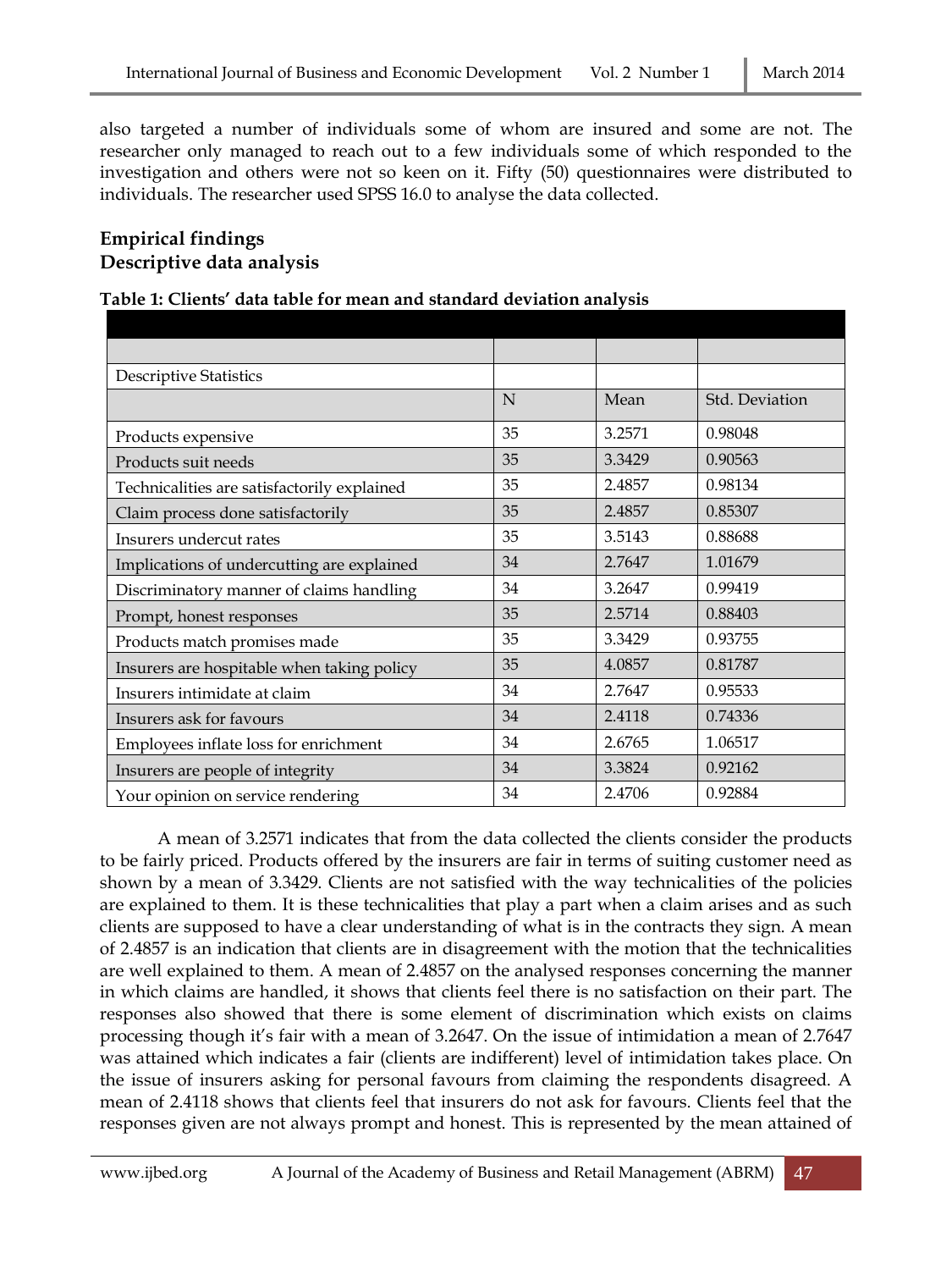2.5714. It is the duty of the insurer to provide the clients with they need information on request. The clients feel that the level of rates undercutting is fair not as serious as alleged. The responses show a mean of 3.5143. While there a fair level, the clients think that the implications of undercutting are not explained well to them in instances where there is undercutting. This is indicated by a mean of 2.7647. Clients feel that the insurers are not into the inflating of losses for their personal financial gains. This is indicated by a mean of 2.6765. Respondents are of the opinion that the insurance service provision is generally good despite the several issues which they are not satisfied with on the way the service is delivered. From Table 1, the data being discussed above most of the standard deviations of the items are less than one, which indicates that the responses for each item do not differ greatly from each other. For items with standard deviations of more than 1 the responses are scattered.

| <b>Item Statistics</b>                                                             |                |                |             |
|------------------------------------------------------------------------------------|----------------|----------------|-------------|
|                                                                                    | Mean           | Std. Deviation | $\mathbf N$ |
| Policies best designed to meet customer needs                                      | 3.6667         | 1.17514        | 15          |
| Time taken to explain policy technicalities                                        | 3.6667         | 0.8165         | 15          |
| Prompt, honest responses always given                                              | 3.9333         | 0.79881        | 15          |
| Claims always promptly processed                                                   | 3.4            | 0.50709        | 15          |
| Clients clearly advised of the claiming process                                    | 3.8667         | 0.63994        | 15          |
| Implications are explained to clients clearly                                      | 2.8667         | 0.91548        | 15          |
| Products in line with representations                                              | 3.3333         | 0.8165         | 15          |
| Aiding client fill in claim forms to avoid repudiation                             | 2.9333         | 1.43759        | 15          |
| Claims paid to retain business                                                     | 2.8667         | 0.83381        | 15          |
| Repairers are influenced to inflate quotations                                     | 2.2667         | 1.0328         | 15          |
| Loss adjusters influence reports for personal financial<br>gains                   | 2.6            | 0.73679        | 15          |
| Offering or soliciting payments for purpose of influencing<br>government officials | 2.8667         | 0.74322        | 15          |
| Offering payments for purpose of obtaining, giving or<br>keeping business          | 3.5333         | 0.91548        | 15          |
| Offering payments for the purpose of persuading<br>employees of another company    | 1.9333         | 1.09978        | 15          |
| Offering payment for the purpose of influencing<br>legislation or regulation       | $\overline{2}$ | $\mathbf{1}$   | 15          |
| Undercutting brings about implications                                             | 3.4            | 1.0556         | 15          |
| Conflict<br>between<br>personal<br>financial<br>gains<br>and<br>performance        | 2.5333         | 0.83381        | 15          |
| Ever received excessive gifts in return of business                                | 1.8            | 0.56061        | 15          |

| Table 2: Insurers' data table for mean and standard deviation analysis |
|------------------------------------------------------------------------|
|------------------------------------------------------------------------|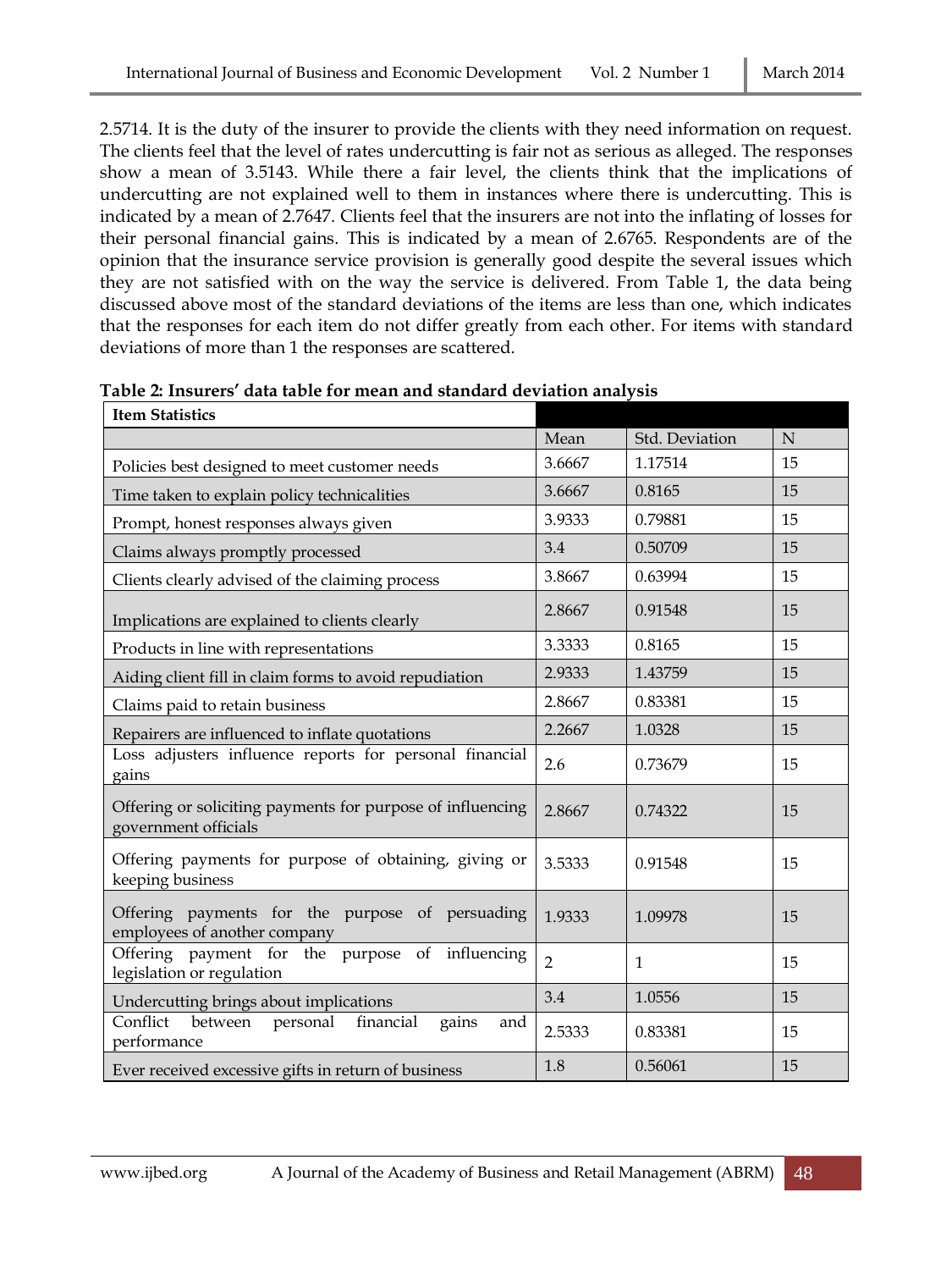### **Product design**

The designing of insurance product must be done in such a way that they meet the needs of the clients. As such insurers say the policies are fairly designed to meet these needs. As an investigation on whether the products offered are in line with the presentations made to the clients, the insurers are indifferent on the notion. There is a feeling that the products are fairly in line with the presentations made to clients. The insurers also maintained neutrality concerning the issue of whether time is taken to explain the technicalities of the policies to the clients at inception. The policy technicalities can lead to negative challenges when claims arise.

## **Claims processing**

Claims processing is the face of any insurance company. It is the point at which the company is rated and it can cause serious client dissatisfaction. The respondents maintained that claims are fairly processed. The analysis also concluded a fair level of advice on the claims process is given to the clients when they are claiming on their policies. The respondents disagreed with the allegations that claims were being paid in order to retain business even where they were supposed to be repudiated. The question on whether repairers are influenced to inflate quotations for financial was also presented to the respondents who disagreed that this exists in the industry. Finally on the issue of claims processing, the respondents also disagreed to the notion that loss adjusters were influencing reports for financial benefits.

# **Rates undercutting**

On the issues of rates undercutting the respondents said there were a fair level of whether rates undercutting in the market brought about implications on the policy holder such as reduced benefits and increased excesses. They were negative on whether the implications which arose as a result of undercutting were explained to the clients.

# **Conclusions**

From the theoretical and empirical evidence gathered the author feels there is reasonable evidence in support of the following:

The industry is fairly managing to provide products which are in line with promises made during marketing efforts. This is consistent with Corbin (2006) who is against assuring a client that you will protect them against all or specified risks of loss which means the company would have expanded the ordinary legal duty of a producer and made themselves vulnerable to lawsuits. Unless intending to incur greater liability in exchange for competitive differentiation, one should maintain a working ethic to treat all policy holders as clients, without actually communicating too much promise to the client.

The policy technicalities are not fully and satisfactorily explained to clients at policy inception. This creates a problem of information asymmetry especially considering that the insurance contract has many legal aspects. These aspects cannot be easily understood by people with no technical knowhow of the insurance operations yet they are essential to the contract. It is such issues which bring about problems at claims stage as they may lead to claim repudiation. There is a tendency of intimidation at claim stage. Despite the commendable high levels of hospitality which insurers give clients when they take policies, the clients feel that the insurers try to intimidate them at claims stage. This is mainly attributed to the efforts by companies to avoid paying claims yet they are so keen on getting the clients' money at inception. This is a major cause for concern as the claims department is actually the face of an insurance firm. The firm's ability to process claims effectively enhances their ability to attract and retain more clients as the clients only receive the service they would have paid for when they claim on their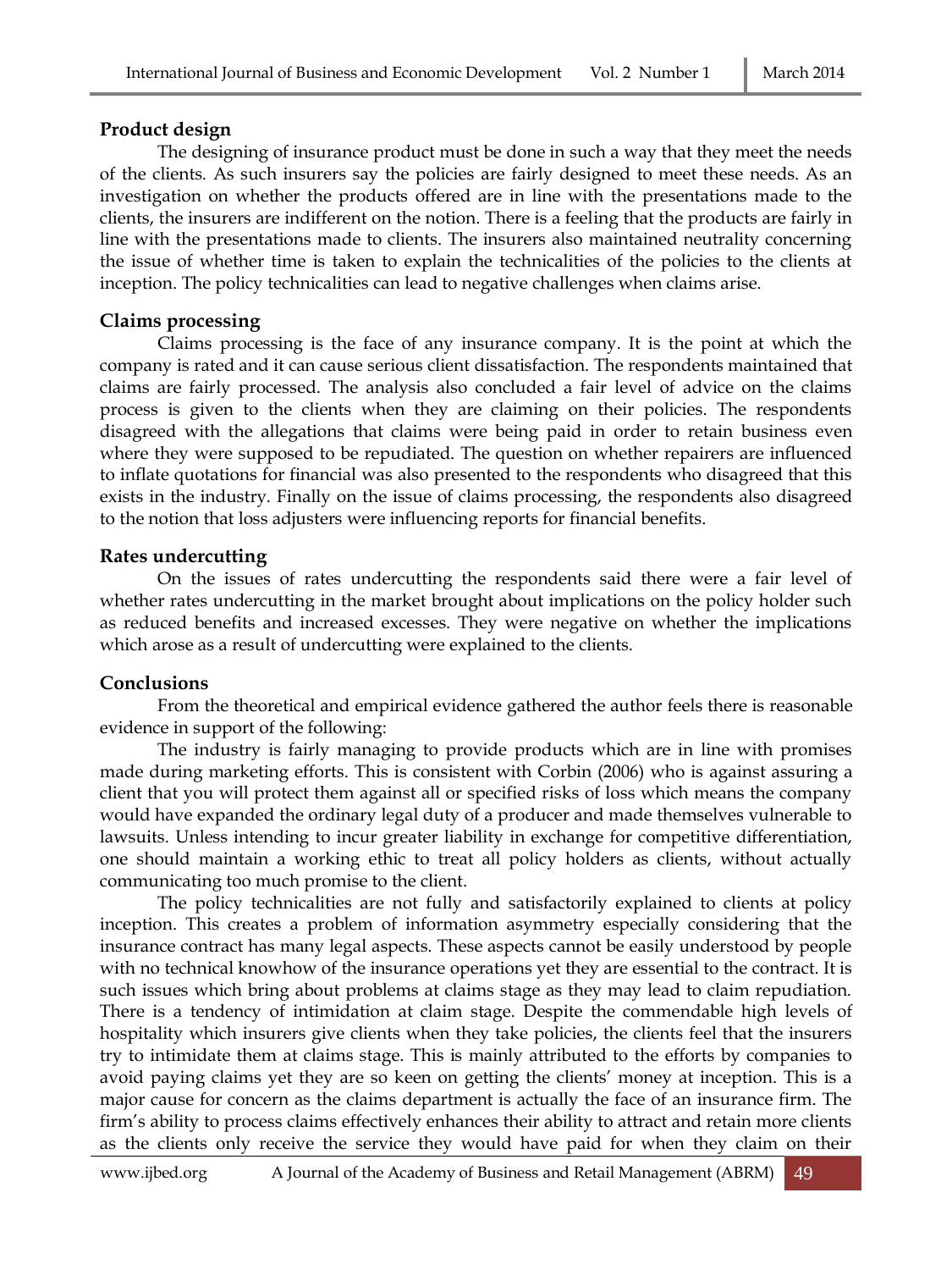policies. Clients are of the opinion that claims processing is not satisfactorily done. As already articulated, the claims department is very important to the success of any insurance company. There is high need to ensure that the clients are given the same amount of hospitality when they are claiming just like when they are taking the insurance policies.

The sources of dissatisfaction are mainly the application of clauses which were not explained at inception and efforts to intimidate the clients. There is an element of rates undercutting within the industry. This issue of rates undercutting is mainly attributed to the fact that the insurance industry is a soft market and there are price wars within it. This undercutting of rates resultantly brings about some implications on the policy. The implications of undercutting not fully explained when they are given the policy. Clients haven't always given prompt honest responses when they make enquiries. This impact negatively on the clients' confidence on the way the insurers operate. It is essential to make sure that the clients are responded to in an honest and prompt manner. Employees do not seek personal enrichment through by inflating loss and asking for personal favours from claiming clients. There is a general acceptance that the service being provided is good. The study showed that although there are issues which need to be addressed the service provision is generally good. Having noted the existence of the above mentioned unethical practices the author concludes that the major source of unethical practices was company's efforts to avoid claims and increase profits which is shown by the clients' dissatisfaction with the claims processing. The other source is the need to fight competition which is high in the industry where business is low and resultantly rates undercutting. None explanation of technicalities to clients can be attributed to the individual underwriters who may just decide to overlook such issues. The author concludes that the existence of unethical practices in the industry is not the major hindrance of the growth of insurance industry although it is a contributor.

### **Policy recommendations**

Whilst the underlying recommendation is for firms to devise a framework and strategy to enhance understanding of the importance of practicing high ethical standards to their employees, the student makes the following, more granular recommendations, all of which seek to enhance growth of the industry:

#### **Regulatory authorities and insureds**

It is important for regulatory authorities to make sure that they put in place clear channels that dissatisfied clients can follow in order for them to make sure that they receive the treatment they dully deserve. It is important that authorities start doing educational programs through various forms of media available so that the general populace gets to understand more about the industry. This can lead to an increase in confidence levels within the clients and resultantly more people buy insurance.

### **Regulatory authorities and ethical practices by insurers**

Through various stakeholders mostly its affiliates of regulatory body can organize seminars for the employees to be kept to date with the various developments on the insurance market pertaining mainly to the effects of ethical practices of the industry. This can help the employees to see why it is important for them to act ethically even on issues they may deem insignificant. Apart from the issues of ethics there are other factors which are impacting on the growth of the industry which need to be addressed as well.